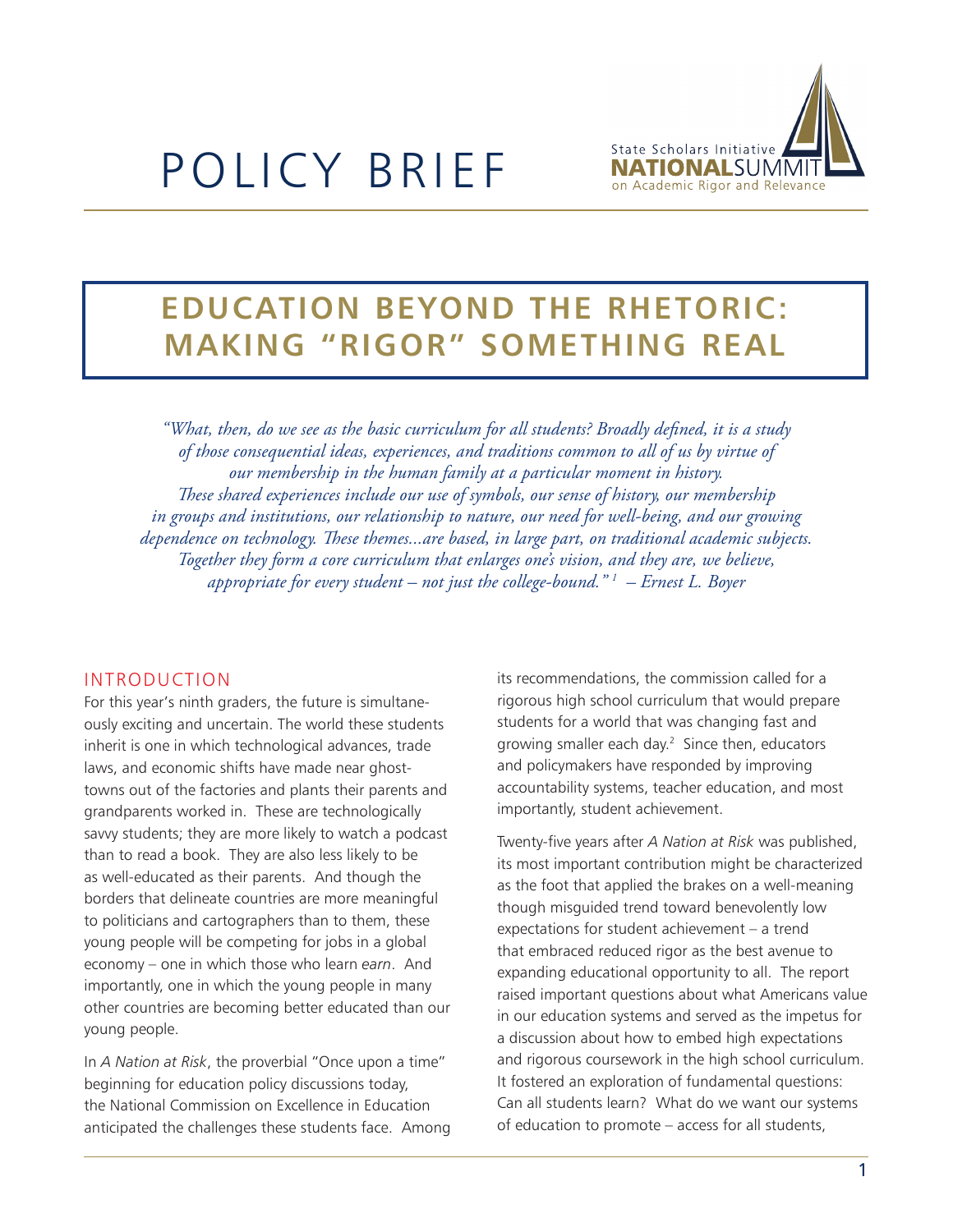excellence for a few, or some combination? Are the messages sent to students transparent and evidencebased statements of high expectations and reinforcements of student success, or a confusing list of seemingly endless options with hidden penalties, some of which make the difference in economic survival versus struggle? These questions are not academic in nature – they're essential, and the way we answer them at any given time has an enormous impact on our young people.

In addition to posing fundamental questions, *A Nation at Risk* recommended solutions. Among these solutions, it offered a vision of what a rigorous course of study in high school could look like.<sup>3</sup> But it did not offer a definition of rigor itself. *The absence of this definition is significant.* The fallout from our failure to define rigor is significant, too. Today, data show that more than half of all high school graduates take at least one remedial math or reading course in college.4 In addition, though 55 percent of high school graduates

*The lack of rigor in our system is due in large part to cultural disagreement about the purpose of rigor, its necessity, and its definition.*

go on to a college or university, <sup>5</sup> many do not complete a degree. And the disparities between the success of those from families of means, and to those from economically deprived backgrounds are

substantial and jeopardize the United States' continued economic prosperity and world leadership. While many factors influence this attrition, research indicates that the quality and intensity of a student's high school education is a major element: in fact, it's a better predictor of bachelor's degree attainment than any other social factor, including income or race.<sup>6</sup> Even with this information, however, academic rigor remains elusive, both as a concept and a reality.

The lack of rigor in our system is due in large part to cultural disagreement about the purpose of rigor, its necessity, and its definition. States, which have been charged with leading the effort in educational reform, seem to aim for quality but are confused by multiple definitions of rigor, most of which aren't definitions at all. What's more, states resist definitions of rigor that might somehow limit choices for students. Surely, rigor isn't (or shouldn't be) defined by the "we know it when we see it" assertion. And yet too often, it seems to be. There's a pervasive lack of agreement about educational rigor and quality, one whose effects are obvious at multiple levels of education and government, including the college readiness signals sent to students and their families, the long-standing tension between rigor and access (which most believe are orthogonal concepts), and data availability and use.

Ultimately, we assert that achieving a rigorous and relevant system of education is dependent upon our ability to agree on the definition of rigor and to express that definition in the form of knowledge, skills, and abilities that students must learn. We assert that a rigorous education is not measured simply by the number of courses taken or the GPA earned in those courses but by the academic intensity of courses and by their quality: the extent to which they actually prepare students to successfully participate in the world of work and college. Finally, we assert that American education needs a tangible definition and measure of rigor, a specific standard that can be achieved in the context of our multilayered, multileveled system while respecting both local and state control.

# The Global Economy and Educational Attainment

The global economy has had a major impact on U.S. businesses, from manufacturers to service providers in virtually every industry. Just try to call a customer service phone line for any major company or technology provider – even states have outsourced customer service call centers overseas. The evolution of a truly global market for goods and services has been a boon for American business, but it has presented a challenge, as well: today, U.S. firms compete with more companies from more countries than at any time in history.7 And while globalization has been good for business, it hasn't always been good for the American people. What do students in once heavily industrialized states like Michigan or North Carolina or Ohio have to look forward to in terms of jobs? Their parents and grandparents graduated from high school and immediately went to work in factories that employed multiple generations of families. Those days are over: in the last several decades, such jobs have dwindled.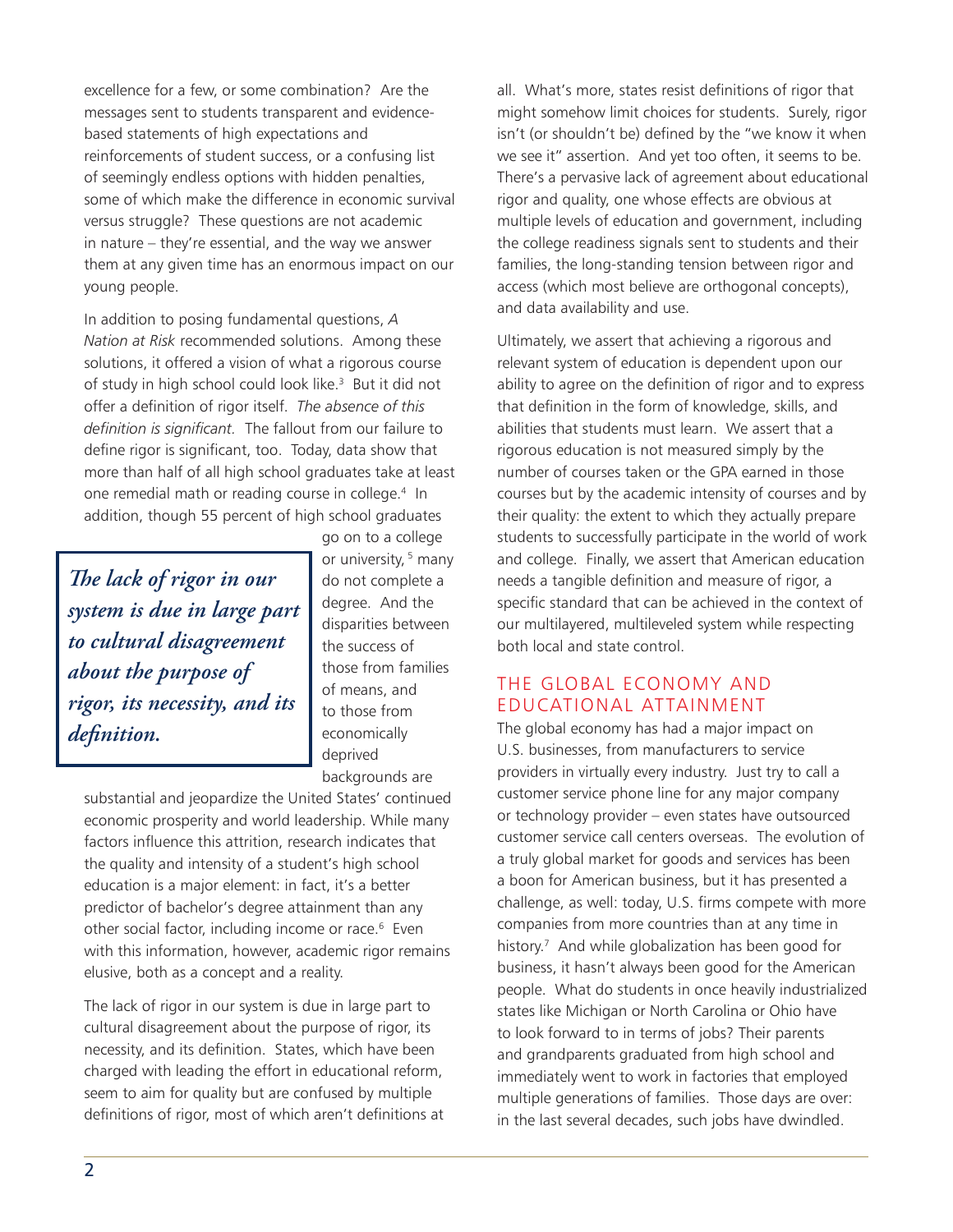Michigan alone has laid off some half a million workers since the 1980s.<sup>8</sup> The culture of family members working with each other is gone. What is in place for today's ninth graders, in terms of jobs? Their future, as noted before, is uncertain.

The last two decades have seen a shift from placebound economies with relatively fixed metrics to a rapidly growing, quickly changing global economy that embraces emerging markets in developing nations. According to a report from the Council on Competitiveness, literally "billions of people in emerging economies have entered the global trading system, opening consumer markets and labor pools of unprecedented size."9 While industrialized nations are "projected to see their populations shrink," most emerging economies "are projected to grow rapidly."10

But developing nations aren't simply markets. They're major product and service providers, as well – increasingly sophisticated ones. In fact, developing nations such as China and India yield a growing number of the globe's young professionals each year. In 2003, for instance, China produced over twice as many engineers as did the U.S., while India produced 40 percent more accounting and finance specialists.<sup>11</sup>

The past 20 years have also seen a rapid rise in the importance of new competitive values: Deborah Wince-Smith, the Council on Competitiveness's president, pinpointed "insight, imagination and ingenuity" as essential drivers of the  $21<sup>st</sup>$  century economy when she addressed the U.S. House Science and Technology Committee in 2007.<sup>12</sup> Traditionally, the American economy has epitomized innovation and entrepreneurship. But thanks to improved science and technology education, and to a greater focus on the value of education and the importance of a strong work ethic in developing nations, other countries are catching up. The global economy seems to have the properties of a zero-sum game. And Americans are on the losing end right now.

*A Nation at Risk* anticipated this possibility. However, all is not bleak: in the last 25 years, the United States has made significant progress when it comes to education. In high school, the number of students taking a college preparatory program has quintupled: when *A Nation at Risk* was published, 10 percent of

all students completed such a curriculum; a quarter century later, the rate was 52 percent.<sup>13</sup> In elementary school, too, American children are learning more and scoring higher in math and reading on the National Assessment of Educational Progress (NAEP), taken in grades

*Developing nations such as China and India yield a growing number of the globe's young professionals each year. In 2003, China produced over twice as many engineers as did the U.S., while India produced 40 percent more accounting and finance specialists.*

four and eight. Between 1990 and 2007, Hispanic students' fourth grade math scores increased on average by 26 points; white students' scores increased by 28 points; and black students' scores rose by 35 points (based on a scale of 0 to 500 points). This trend continued in the eighth grade, with Hispanic students' average score increasing by 19 points; white students' score growing by 22 points; and black students' score rising 23 points.14

However, while students of all race/ethnicities are doing better, there's still much work to be done. A number of studies show that our systems of education are not nearly as rigorous as they need to be. In the U.S. we still have an achievement gap. Just one example: Black students' 2007 NAEP average scale scores in math at grades four and eight are approximately what white students average scores were in 1990.<sup>15</sup> There's a growing global achievement gap, too, indicating that our system of education is not as rigorous as it needs to be. Internationally, U.S. students' performance on the PISA (the Organisation for Economic Co-operation and Development's Programme for International Student Assessment) ranked us among the lowest of the countries participating: the U.S. came in behind Lithuania, Latvia, Spain, Azerbaijan, and the Russian Federation.16 The collapse of communism, the disappearance of the Iron Curtain, the fall of the Berlin Wall and other events in the last three decades have freed previously oppressed people to participate in the world as economic equals. We assert that our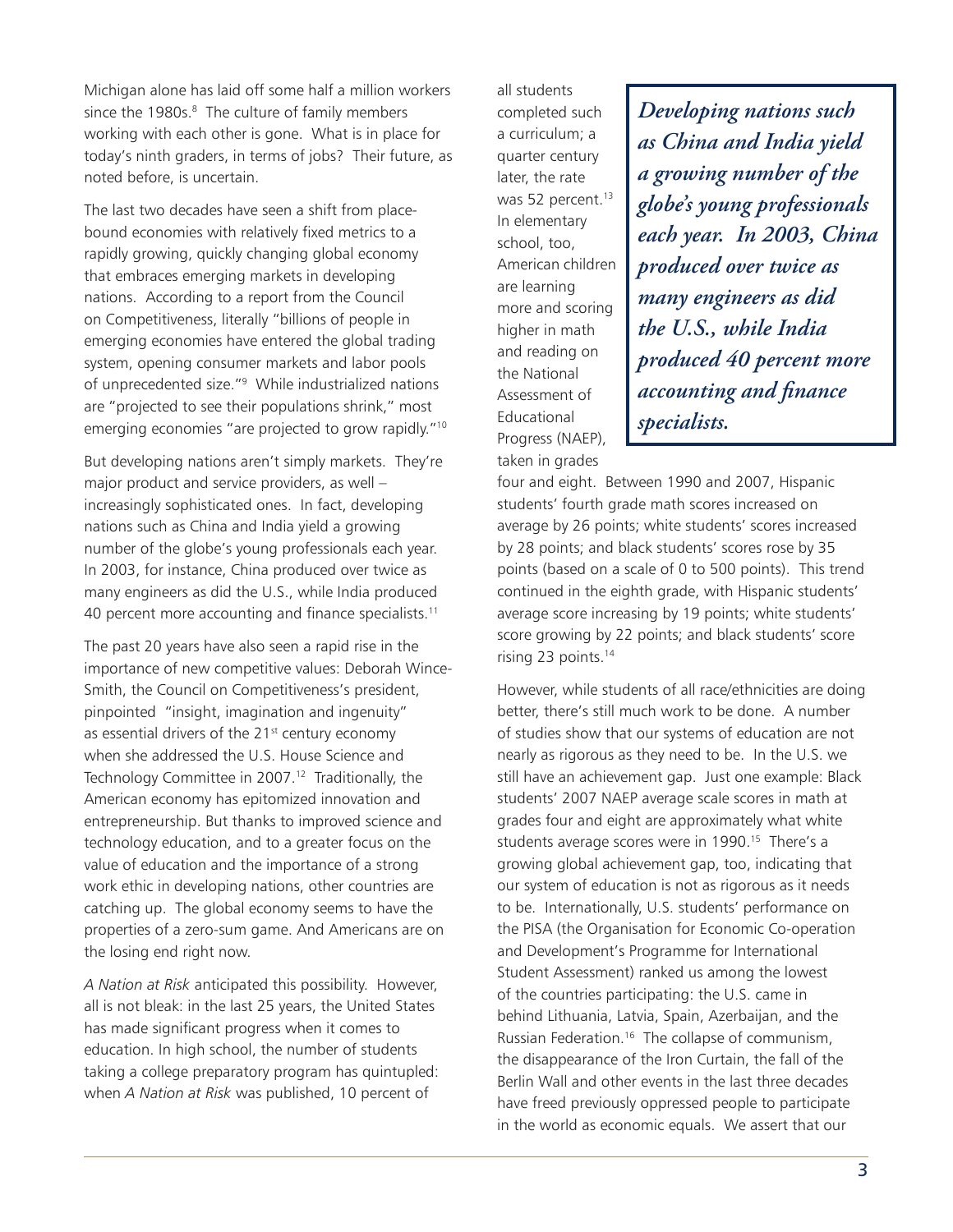ongoing arguments about rigor and quality – the endless meetings and "hand-wringing" exercises that never resolve the matter – along with the misguided belief that rigor and access aren't compatible, have allowed other countries to "lap" the United States in some educational areas. On point, even our college graduates are not performing well. In 2006 the National Survey of America's College Students demonstrated as much: "50 percent [of students] at four-year colleges did not score at the proficient level of literacy, meaning they lack basic skills like summarizing

*American educational systems are simply failing to provide a sufficiently rigorous education. How can we explain this failing to our entering ninth graders and their parents? More importantly, what can we do about it?*

arguments in a newspaper editorial."17 Finally, in a 2005 survey, high school graduates themselves reported that if they could do it all over again, they would work harder in high school.<sup>18</sup>

Taken together, these studies deliver a singular message: American students are losing their ability to compete in the global marketplace and economy – and we assert that lack of academic rigor is one of the major reasons. American educational systems are simply failing to provide a sufficiently rigorous education. How can we explain this failing to our entering ninth graders and their parents? More importantly, what can we do about it?

#### Signaling College Readiness: Mixed Messages

Students understand the importance of going to college, even as adults create policies that muddy that path. For every 100 ninth graders, 67 graduate from high school, 38 enter college directly upon graduating from high school, 26 are still enrolled in their sophomore year of college, and only 18 graduate with a two-year degree within three years or a four-year degree within six years.<sup>19</sup> What accounts for this sharp attrition?

In part, the answer lies in the mechanisms that states and school districts use to determine high school

graduation requirements. There are two primary ways states are tackling this task: by changing state graduation requirements and by legislating a "default curriculum" for all students. The differences between these two methods are not always clear.

State high school graduation requirements are characterized by several factors: they posit a minimum course of study; they offer multiple options that a student can pursue; and they do not require parental or student consent to participate in the most basic course of study. In recent years, 18 states have developed or increased their graduation requirements for a standard diploma, effective for graduating classes between 2006 and 2011.

States that have changed or increased high school graduation requirements may offer several different types of diplomas, which require different levels of academic rigor, ranging from basic to advanced coursework. In these states there's no uniform policy that requires all students to take the same courses. The onus is on students and their parents to know the differences between their options and select the appropriate level of rigor, one that will accommodate their college or career plans after high school.

Let's stop for a moment and think about what this has meant for parents and their children. Parents believe they're sending their children to high school to receive an education that will prepare them for work or for college once they've graduated. As long as their children obtain a diploma – within the multiple options offered – then all is right with the world, right?

Wrong. Often parents allow their own knowledge of high school and their beliefs about the currency of the diploma to color their expectations for their children: they erroneously assume that the currency of today's diploma is what it was when they graduated. Today, in some states there might be half a dozen ways to achieve a high school diploma – and not all those ways prepare students well for work or college. While schools will say they no longer "track" students and in fact provide them with as many choices as possible, the simple act of offering so many options ends up becoming a kind of "tracking" in practice. Students have the responsibility to know which courses and diploma options meet the requirements of which college scholarship. And they must decipher the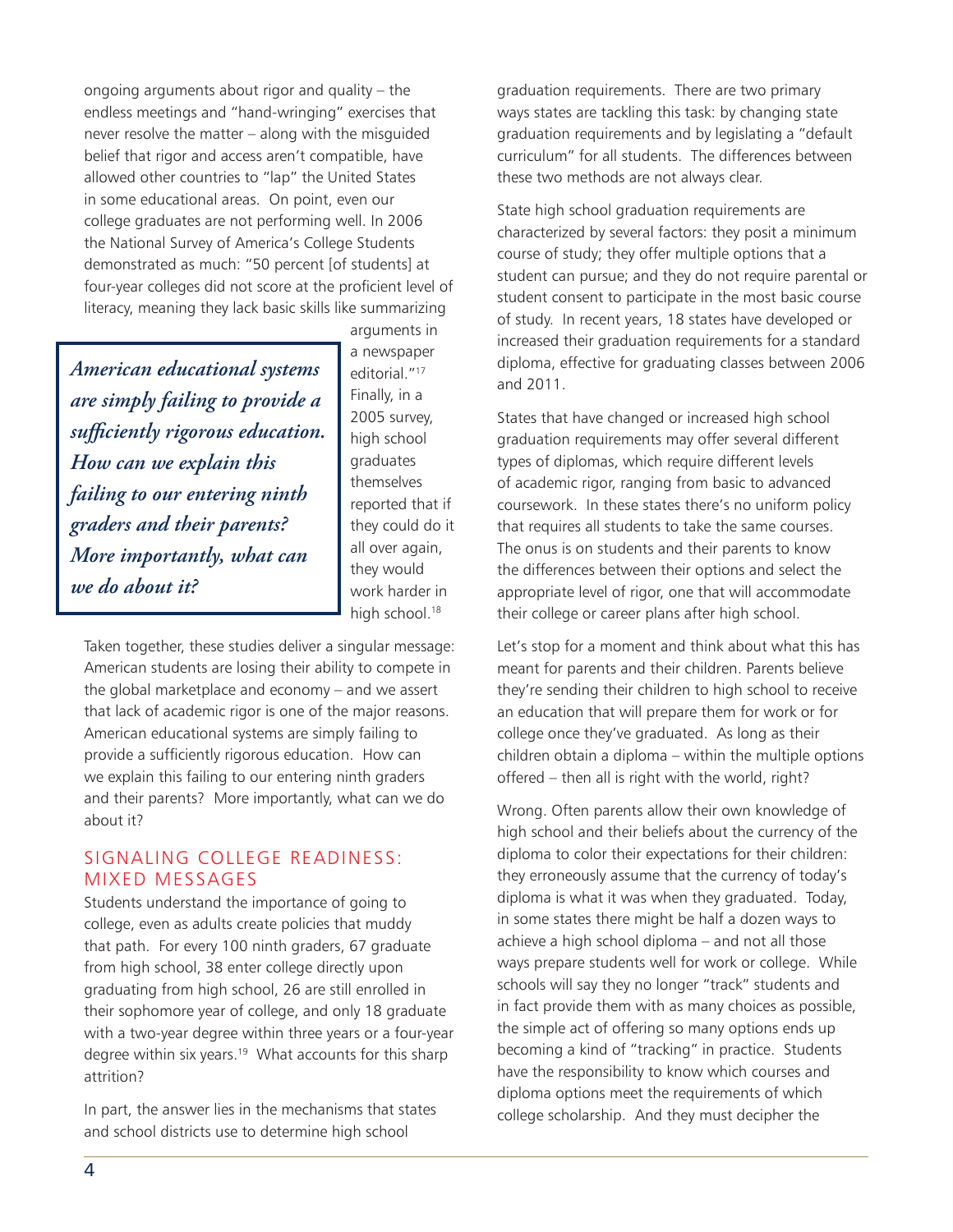requirements for admission into college, as well as choose the preparation that allows them to perform well on college placement exams in order to participate in the major of their choice. With few exceptions, it is a system of choice without guidance.

A default high school curriculum is a course of study designed to provide students with the necessary preparation to succeed in college and work. A default curriculum has four distinct features: it is supposed to be a "rigorous" course of study, not a minimum one; it is implemented statewide; it is provided to every student; and students, with the consent of their parents and in conjunction with notification to the school, may "opt out."

In contrast to state graduation requirements, which put the responsibility for meeting them in the students' hands, a default curriculum holds the school administrators and teachers primarily responsible for providing a rigorous course of study to every student. In theory, students can trust their school and state to prepare them with the knowledge, skills, and abilities they will need as they enter college or the workforce. All students are held to the same high level of expectations.

Most of the statewide default curricula have been in existence for a short time, and little research evidence

is available to demonstrate the impact of this policy reform. Nevertheless, default curricula hold the promise that every student will be provided with the necessary preparation to succeed in college or work. While increasing

*As long as states focus on the minimum that students must do – rather than on creating a truly rigorous course of study based on what we know students need to succeed – it is less likely that they will inspire students to prepare well for the next step in their lives, whether that's going to college or starting a career.*

graduation requirements via a default curriculum is a step in the right direction, it may not be a big enough step, especially if the default curricula only focus on

units within core content areas. As long as states focus on the minimum that students must do – rather than on creating a truly rigorous course of study based on what we know students need to succeed – it is less likely that they will inspire students to prepare well for the next step in their lives, whether that's going to college or starting a career.

# Implementing a Default Curriculum: The Challenges

Recent studies indicate there are 11 states with a required or default course of study in high school, but closer examination of the courses required demonstrates a continued ambivalence about which courses and how many constitute a rigorous course of study.<sup>20</sup> These studies reveal that in many states a "default curriculum" refers only to the number of units within a particular area of study that are required for graduation.

Politically, the default curriculum sounds good, makes the newspaper with supportive headlines, and garners good press on the editorial page. However, let's take a state in which algebra I, algebra II, and geometry are required for high school graduation. Sounds good, sounds rigorous. But if we look deeper, we can see that, even when students *do* take these three courses, they still don't score high enough on ACT or SAT exams to go into entry-level college courses without remediation. How can this be?

One of two things is likely to have happened. First, perhaps the actual content in the three required math courses was not up to speed. This can happen even with teachers who have the best intentions if they haven't paid attention to the kind of competencies that entry-level college courses require (and sometimes that is because higher education has never adequately communicated to K-12 teachers what those competencies are).

Secondly, once the default curriculum is set and the number of mathematics credits is specified, the kind of courses that can "count" toward meeting the algebra I, algebra II, or geometry criteria are all over the place in terms of rigor, quality, intensity, and relevance to the competencies expected in the default curriculum design. States are setting default curricula, in other words, but diluting that curriculum with courses that don't measure up. Sometimes this happens because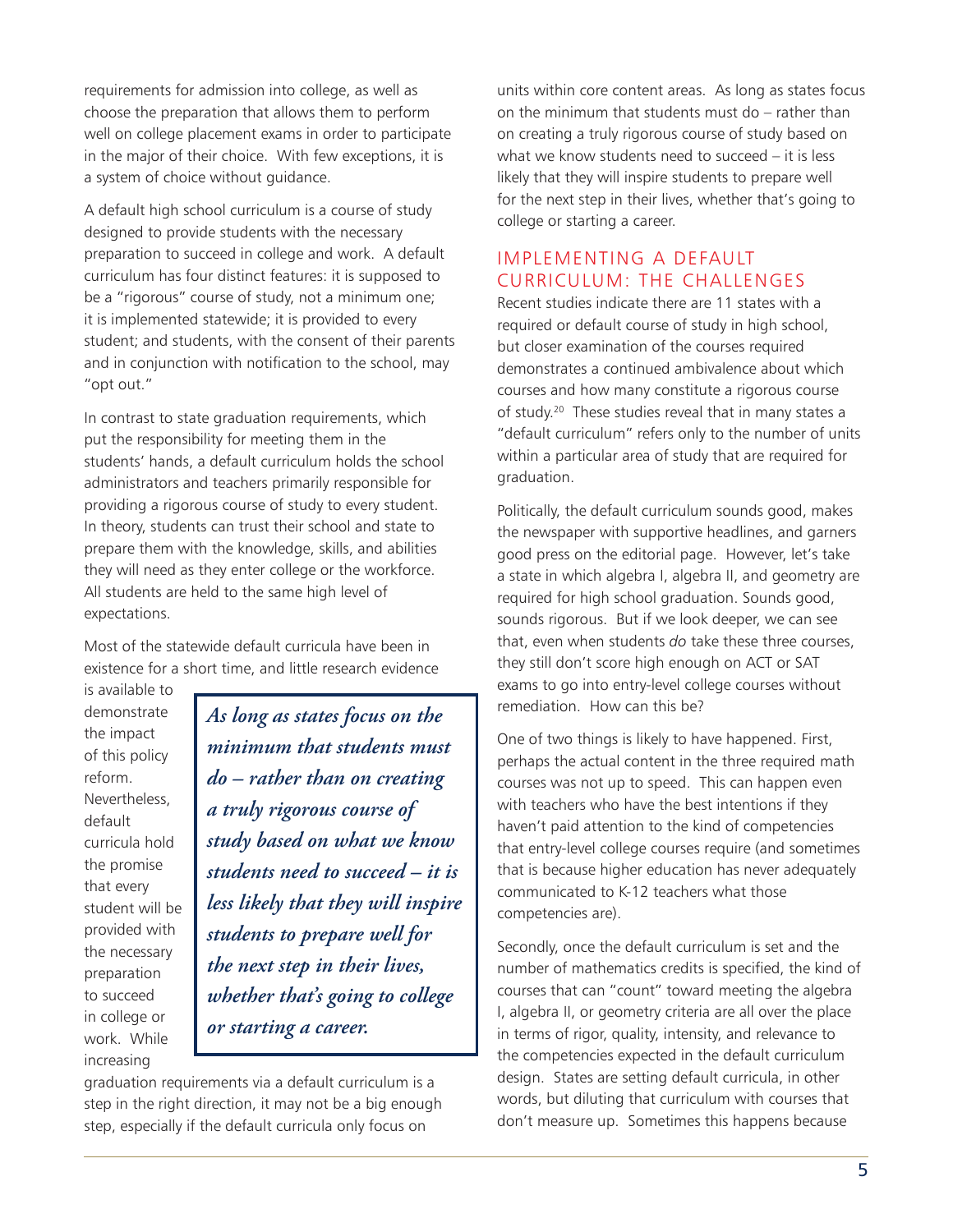of political expediency, because of competing funding among separate K-12 or career/technical education entities, or because of that well-meant but misguided benevolence.

For this and other reasons, unless we discipline the way we educate and assess the achievements of our students, today's ninth graders in many states will enter an uncertain world without the necessary preparation. Policy does make an impact on the individual student. And for the student and parent who believe they are doing the "right thing" in order to get a high school diploma in states where the choice of courses, within a default curriculum, doesn't measure up, the education system ends up providing a high school diploma with very little currency for life after high school.

#### Reconcilable Differences: Rigor and Access

There is an undeniable tension that exists between the proponents of access and the proponents of rigor. This tension has fostered the myth that access and rigor are mutually exclusive – a perception that if you have one, you cannot have the other. Even more problematic is the assumption that the essential attributes of one inherently limit the effectiveness of the other. Data from the Southern Regional Education Board's High Schools That Work initiative shows that students who aren't doing well in a particular content area actually perform better when given a *more* challenging curriculum than when given a less challenging course of study.21 Furthermore, advances in career and technical education (CTE) pedagogy have demonstrated the value of rigor for high school graduates going directly into the workforce, along with the capacity to imbed rigorous coursework in an applied CTE curriculum.22

"Access" must mean something more than the ability to get a student's foot in the door of a college or university. Access without the academic ability to actually do college-level coursework is meaningless. Yet access without readiness has become so pervasive in American higher education, often celebrated as "open admissions," that retention rates have suffered tremendously.

Higher education policy initiatives are increasingly focused on access *and* success. Policy leaders in higher education are taking a hard look at retention and persistence but often with a fairly narrow lens, studying

only those elements in place for the student in the college environment. But many retention issues aren't purely a function of the higher education environment: instead, students' failure is rooted in high school or middle school, when policies didn't provide them with the kind of knowledge, skills, and abilities they'd need to actually succeed in college.

Case in point: A high school principal noted that his valedictorian and salutatorian were always offered a scholarship at the college closest to his school. In 15 years, only one of the students actually made it through and obtained a degree. That's one student in 30. Every one of his school's top two students over the past 15 years had needed at least one remedial college course. He knew that the problems didn't lie in the courses the students chose or in the nature of the college environment (though that is a topic for another paper) but in the lack of rigorous preparation his teachers were providing to the students. "I really don't know what I'm going to do," he said. "I have the teachers I have. They've all been here a long time. The kids – they all just have so many choices for their classes, it's hard to help them make the right ones."23

The tension between rigor and access is also displayed in the debate regarding state-funded college scholarships. To whom should they be given? To all students who receive a certain GPA regardless of the courses they take, or to the few students who take advanced coursework? But are students who take algebra I and receive an A as deserving to receive the scholarship as students who go on to take trigonometry and receive an A? Proponents of access argue that any attempt to increase the type of courses required fundamentally denies students access to postsecondary opportunity. Proponents of rigor argue that students who are given indifferent or weak preparation but receive a scholarship are given a false promise: college is more affordable, but the student is not prepared to succeed. And parents and students are caught in the middle. With college tuition rates rapidly increasing, parents might well advise their daughter or son to take easier classes to secure a scholarship, not realizing that without rigorous courses, their child might not be able to maintain the level of academic achievement necessary to meet scholarship requirements.

The states that have been most successful in blending rigor and access in their state scholarship programs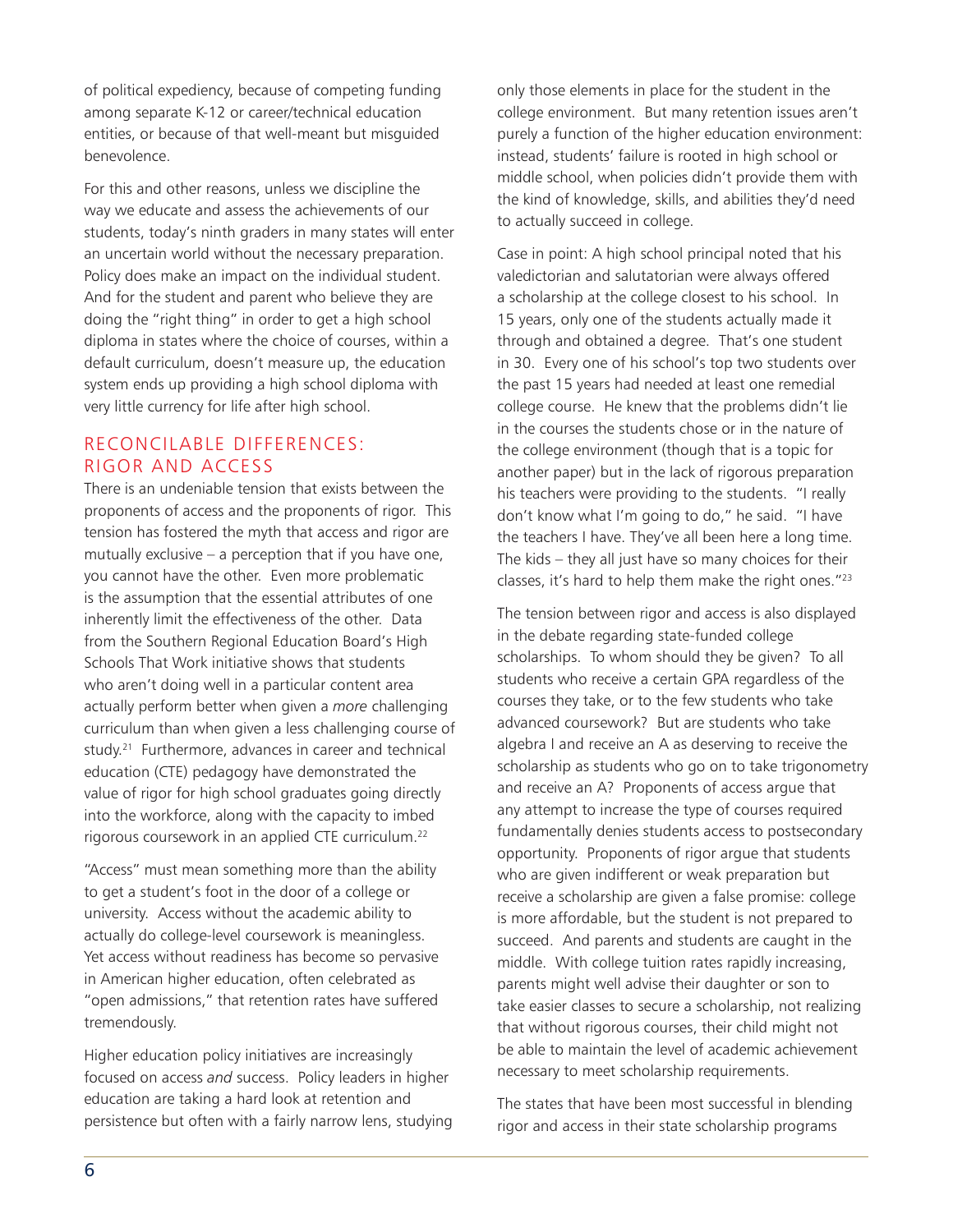are those that have taken family income into account early, when the students are in middle or high school. Students enter into agreements as to the courses they will take in high school. State scholarship requirements

*We need a system that is as accessible and as rigorous as we can make it.* 

for coursework – unlike in the state default curriculum – are very specific: these students don't have all the choices that are available to those who aren't working to meet the scholarship

program's requirements. Students often must agree to certain behavioral requirements as well, depending on the state. In the end, though, students are given the scholarship for taking those specific rigorous courses and for completing the requirements of the program. In such states, we see the impact of blending need and merit, including higher ACT/SAT scores, higher GPAs, and other indicators of college readiness – students tend to stay in college at a greater rate than their peers, for instance.

However, even with the specific, rigorous curriculum required of these students, some still need remedial work for one or more entry-level courses. When that happens, despite the fact that the state scholarship program requires the most rigorous curriculum and very specific courses, the reason is clear: the competencies that were expected for college readiness were either not taught or not learned. Good feedback between higher education and the high schools can rapidly address this issue, provided it's not done in a "blame" environment.

State scholarship programs such as these tell us several things. First, low-income and underrepresented students are not afraid of a challenging core curriculum in high school and do not require the misguided benevolence of low expectations in order to make it into college. Second, when earning a scholarship requires limiting their course choices, students step up and perform well. Third, in the instances where there are students who require remedial courses in one or more content areas, there's a clear means to fix the problem: higher education needs to articulate the specific competencies needed to succeed, and high school teachers need to make sure those competencies are taught.

So, back to access and rigor – which is more important? In truth, we need both. By 2020 the United States will be at least 12 million educated workers short.<sup>24</sup> Not only will we have an insufficient number of educated workers, but more of our wellprepared students will seek postsecondary education and training outside of the U.S. as our international competitors steadily increase the rigor and innovation of their education systems. We need a system that is as accessible and as rigorous as we can make it.

## A Word about Data

Collecting data is so well-integrated into education policy and practice that it has almost been taken for granted. We know how many students belong to different racial and ethnic groups. We know how long their teachers have been teaching. We even know the gender of our school bus drivers. We know everything we need to know. Almost.

Surprisingly, the data that are missing relate to the information about what courses students are taking and when. The data systems that have been created – their fundamental philosophy and architecture – do not provide information or a means to generate information about a core educational activity: the courses that high school students take and what is being taught in those courses. We literally know more about our bus drivers than we do about whether or how many students are taking physics or Spanish or American history. Fortunately, some states are addressing this issue.

One of the important contributions the federally

funded State Scholars Initiative (SSI) has made has been to work with 47 school districts in 10 states to collect student courselevel data, analyze it, and develop scalable model data systems. These data

*We literally know more about our bus drivers than we do about whether or how many students are taking physics or Spanish or American history.*

play an important role in helping SSI partner states understand which aspects of their programs are most efficient in promoting change for student course-taking and achievement. Over the past two years, the State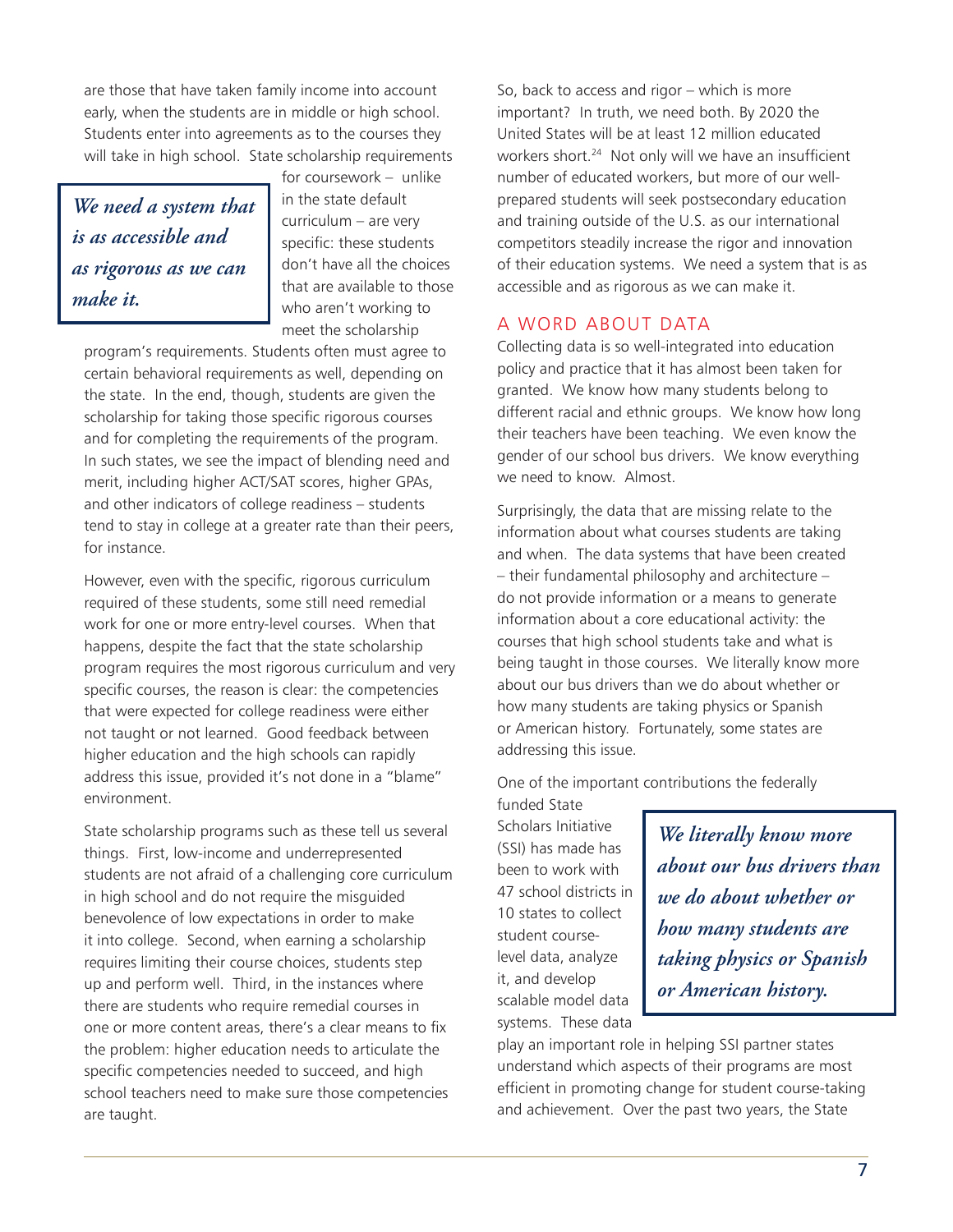Scholars Initiative has worked with partner states to develop systems that produce data that is "defensible, comparable across states, and understandable to experts and lay people alike."<sup>25</sup>

# Suggestions to Consider

The evidence can seem overwhelming. How do we change a system of education in 50 states, four territories, and the District of Columbia – and in 14,199 school districts, $26$  97,382 K-12 schools, $27$  and 4,276 two- and four-year postsecondary institutions<sup>28</sup> so that it truly benefits some 47 million K-12<sup>29</sup> and 18 million college<sup>30</sup> students? How can an enterprise so

large and decentralized change direction? What will it take to move from "anything goes" to "rigor and relevance"?

In the face of the data, the structure of American education, and a deep and abiding commitment to locally controlled schools, finding a solution may appear untenable. As we have demonstrated, students receive a

*With a few modest changes, we can create systems of education that are more responsive to the needs of students entering a rapidly changing world.*

confusing array of messages about what is necessary in high school and required in college. But with a few modest changes, we can create systems of education that are more responsive to the needs of students entering a rapidly changing world.

**Suggestion 1: Define rigor.** Although the call for a rigorous course of study has been made repeatedly during the last 25 years and important contributions have been made, including the Advanced Placement (AP) program, American Diploma Project, International Baccalaureate (IB) program, Standards for Success, and State Scholars Initiative, to name just a few, only one definition of rigor has emerged: that provided by ACT, and only recently. Think about that – with this single exception, since *A Nation at Risk*, which called for a rigorous course of study, few have been willing or able to *define* rigor. And certainly we have reached no consensus on what rigor means. This means that states, schools, teachers, and even policy professionals have talked about rigor, made

policy regarding rigor, and promised a rigorous program of study without ever defining what rigor *is*. It is no wonder, then, that states and teachers have been all over the place in trying to create rigor – they didn't know what it was, exactly, they were trying to achieve.

In its 2007 report, *Rigor at Risk*, ACT tackled this problem head on, defining rigor as a combination of *academic intensity* – which relates to the specific courses students take – and *academic quality*, or the content of those courses. ACT's definition is particularly compelling because it has developed and assessed a core course of study that is externally validated. As the authors of *Rigor at Risk* wrote, "The essential agenda is to improve the quality of core courses that really matter in preparing students for college and work. The time has come to improve the quality of core courses so that all students have equal opportunities to become prepared for postsecondary education – whether in a two-year or four-year institution – and for work."31

#### **Suggestion 2: Develop one rigorous standard**

**for all students.** We should learn from the state scholarship programs that show the impact of rigor on academic readiness for college and develop one rigorous standard for high school graduation for all students (*and* define rigor). While lawmakers, policymakers, and parent organizations spend time arguing about whether a student needs geometry or needs to learn a trade during high school, let the rigorous standard program of study happen. Let the naysayers continue to argue after the fact, while students benefit from a genuinely rigorous curriculum. After a number of years, after the data has come in, after teachers have amassed their own data and learned how to use it, after more students have prepared for college, attended, and graduated, the arguments will diminish. Nothing silences the opponent like success.

We know that American education is a multifaceted, multilayered set of systems at the local, state, and national levels. But the decentralized nature of American education need not hamper us from responding to student needs. Benchmarking American student performance to the 10 best-performing countries in the world,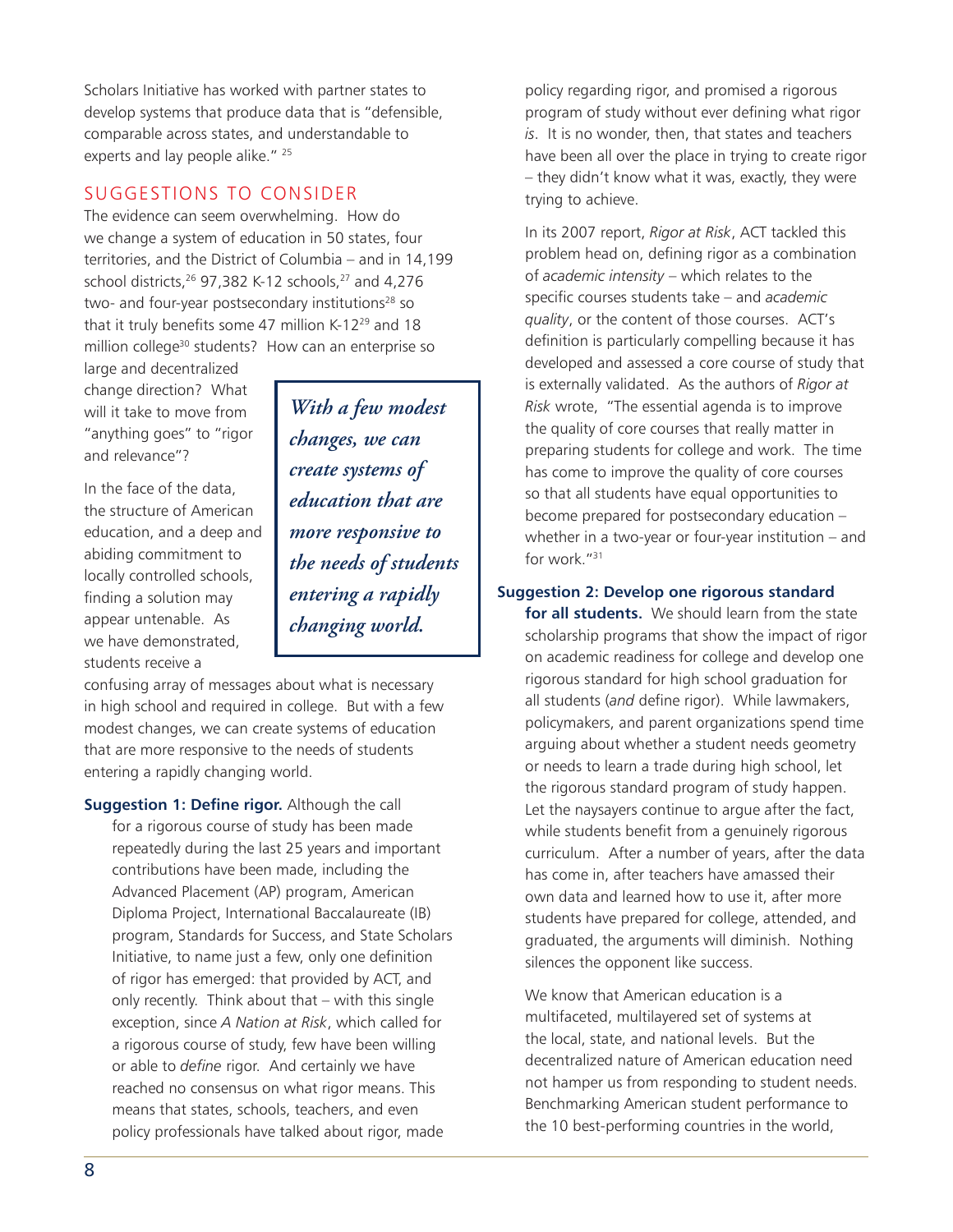for instance, would help us to create a standard of rigor that is usable at every level of education.<sup>32</sup> A high school principal, a high school math teacher, or a parent is interested in whether the performance of their students or their children matches up with the rest of the world.

*Benchmarking American student performance to the 10 bestperforming countries in the world would help us to create a standard of rigor that is usable at every level of education.* 

Create a system that allows them to *know*.

# **Suggestion 3: Create state policy that specifically supports rigor, along with externally**

**validated assessments.** Using the definition above, we need to lay out the specifics of a rigorous course of study for high school diploma options and a default curriculum with a set of state standards that, at the very least, incorporates college readiness standards.33

In addition, we need to develop statewide data systems that are capable of generating information about student course-taking patterns and the competencies taught and learned in those courses. Courses can only improve when teachers receive feedback data that identify concepts students have difficulty with. Teachers can use the data to analyze their teaching strategies and make necessary changes.

Lastly, we need to develop state assessment policies and assessments that focus on what students need to know and be able to do in order to enter college or work after high school and succeed. Assessments based only on state standards that have been developed in isolation and are criterionreferenced lead to a scenario in which a state is always measuring itself against itself (and students are doing the same). We should blend criterion assessments (tied to standards that include those related to college readiness) with normative data to ensure that states are progressing in student learning at a rate commensurate with other states and, if possible, with the nation as a whole, as well as with other nations.

**Suggestion 4: Provide teachers and administrators with professional development opportunities related to curriculum, standards, and assessment.**  Teachers and administrators need professional development opportunities that focus on what a rigorous course of study is and that help them develop

skills to diagnostically assess and support students taking rigorous courses. Teacher education and leadership programs need to adequately instruct their preservice teachers and administrators in how to read, analyze, and use data in the classroom. Many programs provide courses that teach statistical concepts, while never taking teachers through the actual assessments used in their state (as just one example). Preservice teachers and administrators should be able to directly apply what they learn about data to their daily work in the classroom and at school.

#### Conclusion

Every 15 seconds a baby is born in the United States.<sup>34</sup> No parent holds a new infant in his or her arms and declares, "I want less for you than what I had." Parents want more for their children, not less – but they don't know exactly what their children will need in the world they'll inherit as adults. We need to prepare the next generation with as many skills and abilities and as much knowledge as we can give them, if they're to navigate an uncertain future. And our education systems are essential partners in this process.

But back to our ninth graders. Their prospects are both exciting and uncertain. High school *is* exciting, but if it does not provide the kind of coursework that contains the competencies that these ninth graders will need to succeed in college and work, it will only be a nice, fouryear social-growth event.

High school should be a solid academic experience that is meaningful for our ninth graders. Their teachers should be up to date on the competencies they need to be teaching. The higher education institutions that prepare teachers should have taught them to teach and use data to make just-in-time remediation of concepts possible. The principals and superintendents should be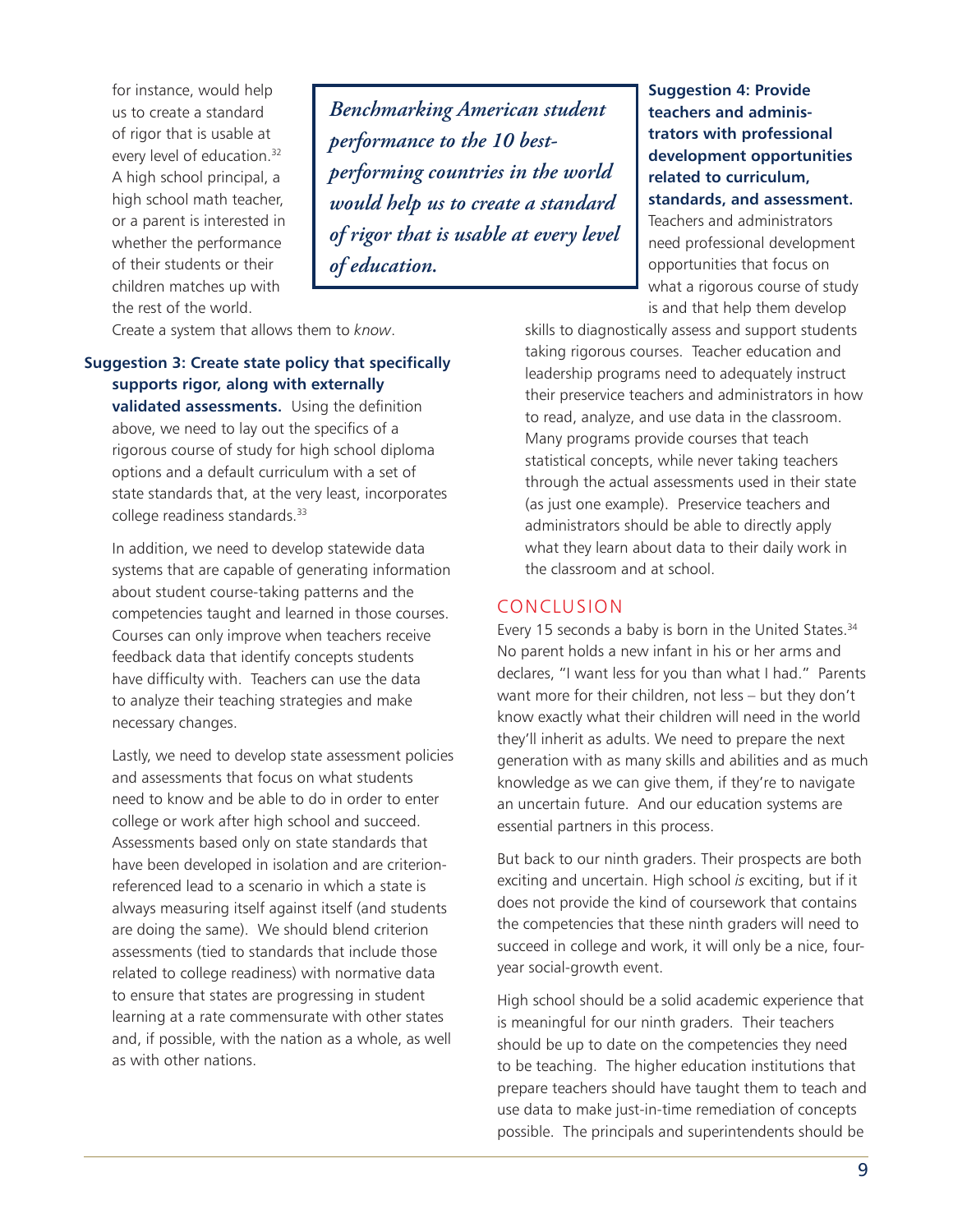the instructional leaders for their teachers and students,

as up to date on college and work readiness requirements as their teachers are. In addition, they must also have the skills to interpret data in ways that help them assess the efficacy of the education provided in their schools.

Today's ninth graders are entering high school during a time when their homes may be taken out from under them because of rampant foreclosures, when their parents may lose their jobs to better deals made by their companies on foreign soils, and

when gas prices are soaring to the point that traveling outside their own hometown may be made impossible. In times like these, their knowledge of technology, which often supersedes that of their parents and even their teachers, can be their salvation. High schools should take advantage of students' technological expertise and capitalize on it, integrate it into the classroom, and even allow students to teach their teachers how to use it. A classroom that remains as out of date as the eight-track tape won't prepare today's ninth graders for the world that awaits them.

*Most of the career options for the child born today have yet to be invented.*

It's a world that requires at least some college or other successful postsecondary experience in order to be successful. It requires the capacity to learn continuously, to adapt to new work situations

seamlessly. Despite all the pressures many of them are under, our ninth graders can achieve their potential; we owe them a high school that has everything they need to help them do just that.

We have asserted that the current landscape, with its marked *absence* of the definition of rigor, leads to multiple options that *do not* prepare students for college and work. We need a common definition to support our efforts to raise educational attainment, close the achievement gap, and prepare students successfully for college and work. And after a

*To assure our children the opportunities of a lifetime – the ability to support a family, to engage in meaningful work, to participate in a global economy, and to explore the rights and responsibilities of citizenship – we have to prepare all students with the highest quality, most rigorous education we can create.*

comprehensive study of American education policy

organizations, we have only found one such definition. Policymakers should start with the definition of rigor posited by ACT, work with it, and make it work for their state. Until we all, in every state, define what we mean by a rigorous course of study, we run the risk of developing ineffective responses for the challenges we face. And so far, the responses have been ineffective. The nation remains at risk, perhaps more so than when the landmark study was published.

Most of the career options for

the child born today have yet to be invented. To assure this child the opportunities of a lifetime – the ability to support a family, to engage in meaningful work, to participate in a global economy, and to explore the rights and responsibilities of citizenship – we have to prepare all students with the highest quality, most rigorous education we can create. It can be done. Other countries are doing this every day. We have to choose. And it's far past time to do so.

#### Authors' Note:

The paper was prepared by Terese Rainwater, Ph.D., program director of the State Scholars Initiative, and Dolores A. Mize, Ph.D., vice president for public policy and research, both of whom serve the Western Interstate Commission for Higher Education; and Nancy Smith Brooks, M.Ed., program officer for the State Scholars Initiative at the U.S. Department of Education's Office of Vocational and Adult Education. The authors have written this brief to serve as the foundation for substantive discussions during the State Scholars Initiative National Summit on Academic Rigor and Relevance in Boston on April 29-30, 2008.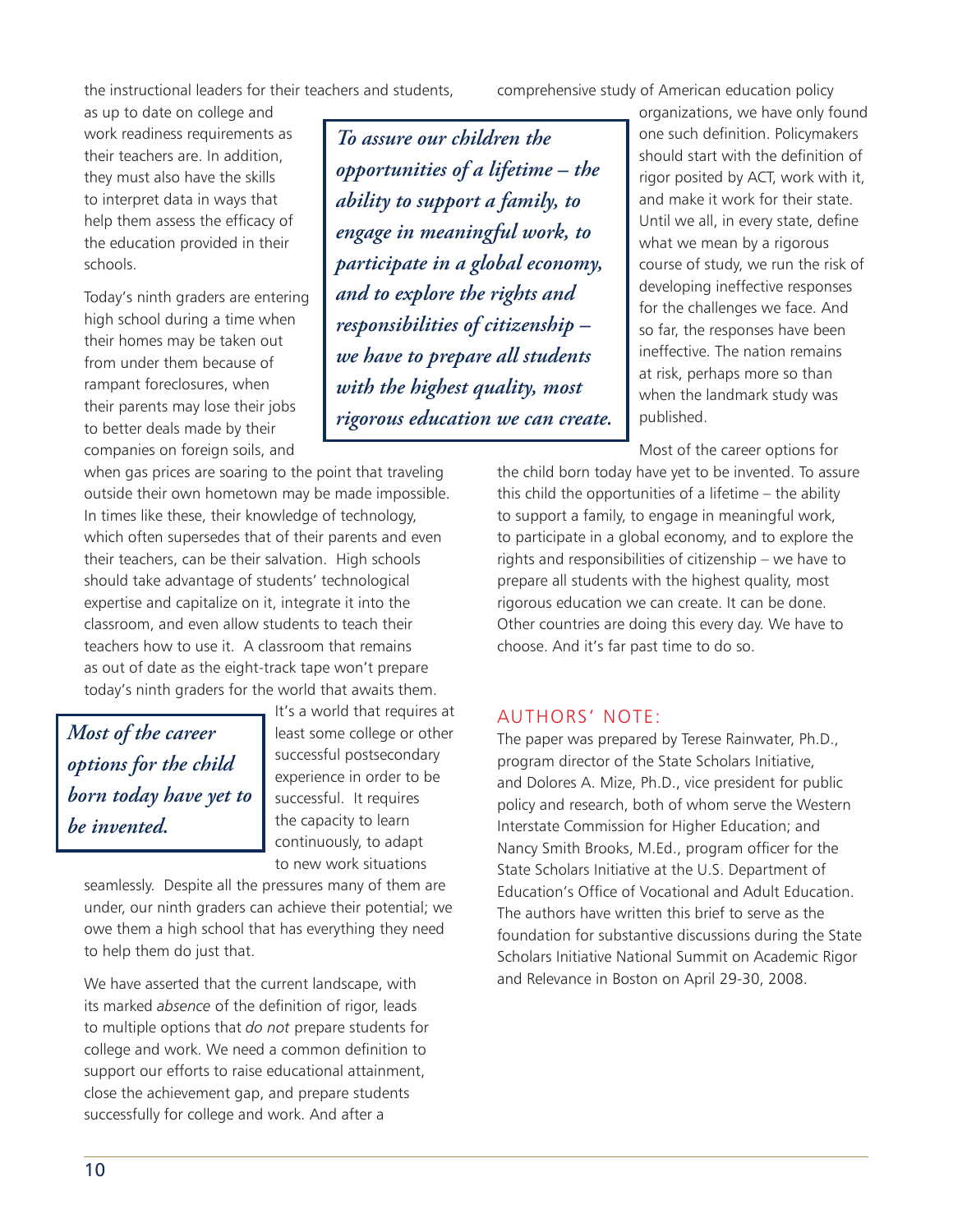## **FNDNOTES**

1 Ernest L. Boyer, writing on behalf of The Carnegie Foundation for the Advancement of Teaching, *High School: A Report on Secondary Education in America* (New York: NY: The Carnegie Foundation for the Advancement of Teaching, 1983), 95.

<sup>2</sup> National Commission on Excellence and Education, *A Nation at Risk* (Washington, D.C: U.S. Department of Education, 1983), accessed 1 March 2008 from <http://www.ed.gov/ pubs/NatAtRisk/recomm.html>.

3 Ibid.

<sup>4</sup> National Center for Education Statistics, *Remedial Education at Degree-Granting Postsecondary Institutions in Fall 2000* (Washington, D.C.: NCES, 2003); National Center for Education Statistics, *Condition of Education 2001* (Washington, D.C.: NCES, 2001).

<sup>5</sup> National Center for Higher Education Management Systems Information Center, "College-Going Rates of High School Graduates – Directly after High School," accessed 17 March 2008 from <http://www.higheredinfo.org/dbrowser/index. php?measure=32>.

6 Clifford Adelman, *The Toolbox Revisited: Paths To Degree Completion from High School Through College* (Washington, D.C.: U.S. Department of Education, 2006), xviii.

7 Council on Competitiveness, *Competitiveness Index: Where America Stands* (Washington, D.C.: Council on Competitiveness, 2006).

<sup>8</sup> Stephen Braun and Scott Martelle, "Running on One Issue: Michigan's Economy," *Los Angeles Times*, 15 January 2008 from <http://www.latimes.com/news/politics/la-namichigan15jan15,0,4919943.story?coll=la-home-center>.

9 Council on Competitiveness, *Competitiveness Index,* 7.

 $10$  Ibid.

11 Ibid., 15-16.

<sup>12</sup> Deborah L. Wince-Smith, testimony before the House Science and Technology Committee, Washington, D.C., 13 March 2007.

<sup>13</sup> Thomas D. Synder, *Mini-Digest of Education Statistics 2006* (Washington, D.C.: U.S. Department of Education) 31. See also, National Center for Education Statistics, *Digest of Education Statistics 2006* (Washington, D.C.: U.S. Department of Education, 2007), accessed 6 March 2007. The report also influenced student course-taking in mathematics. See Adelman, *The Toolbox Revisited*, 30.

<sup>14</sup> National Assessment of Educational Progress (NAEP), "Data Explorer – Data Table: NAEP Mathematics, Grade 4, 2007, 2005, 2003, 2000, 1996, 1992, and 1990" accessed 29 February 2008 from <http://nces.ed.gov.nationsreportcard/ nde/viewresults.asp>.

15 Ibid.; National Assessment of Educational Progress, "Data Explorer – Data Table: NAEP Mathematics, Grade 8, 2007, 2005, 2003, 2000, 1996, 1992, and 1990," accessed 29 February 2008 from <http://nces.ed.gov.nationsreportcard/ nde/viewresults.asp>.

<sup>16</sup> Organisation for Economic Co-operation and Development, *PISA 2006 Science Competencies for Tomorrow's World: Executive Summary* (Paris: OECD, 2007) accessed 29 February 2008 from <http://www.pisa.oecd.org>, link to "Pisa 2006 Results."

17 American Institutes for Research (AIR), *The National Survey of America's College Students* (Washington, D.C.: AIR, 2006), 5-8.

<sup>18</sup> Peter D. Hart Research Associates/Public Opinion Strategies, "Rising to the Challenge: Are High School Graduates Prepared for College and Work? A Study of Recent High School Graduates, College Instructors, and Employers" (Washington, D.C.: Achieve, 2005).

<sup>19</sup> National Center for Higher Education Management Systems Information Center, "Special Analyses: Student Pipeline Data and Calculations," accessed 17 March 2008 from <http:// www.higheredinfo.org/analyses/Pipeline\_2000\_Calculations. xls>.

20 Achieve, *Closing the Expectations Gap: An Annual 50-State Progress Report on the Alignment of High School Policies with the Demands of College and Careers* (Washington, D.C.: Achieve, 2008).

<sup>21</sup> Gene Bottoms, "High Schools That Work," presentation at Oklahoma legislative education conference, Oklahoma City, OK (spring 2005).

22 See Laurance J. Warford (ed.), *Pathways to Student Success: Case Studies from The College and Career Transitions Initiative* (Washington, D.C.: League for Innovation, 2006); Association for Career and Technical Education, *Reinventing the American High School for the 21st Century* (Washington, D.C.: Association for Career and Technical Education, 2006).

<sup>23</sup> Dolores A. Mize, keynote address at annual GEAR UP conference, Tulsa, OK (January 2007).

24 Anthony P. Carnevale and Donna M. Derouchers, *The Missing Middle: Aligning Education and the Knowledge Economy* (Washington, D.C.: Educational Testing Service, 2002).

<sup>25</sup> National Center for Higher Education Management Systems (NCHEMS), *Year Two Evaluation Report: The State Scholars Initiative* (Boulder, CO: NCHEMS, 2008), 1.

<sup>26</sup> National Center for Education Statistics, *Public Elementary and Secondary School Student Enrollment, High School Completions, and Staff from the Common Core of Data: School Year 2005–06* (Washington, D.C.: U.S. Department of Education, 2007), accessed 29 February 2008 from <http:// nces.ed.gov/pubs2007/2007352.pdf>.